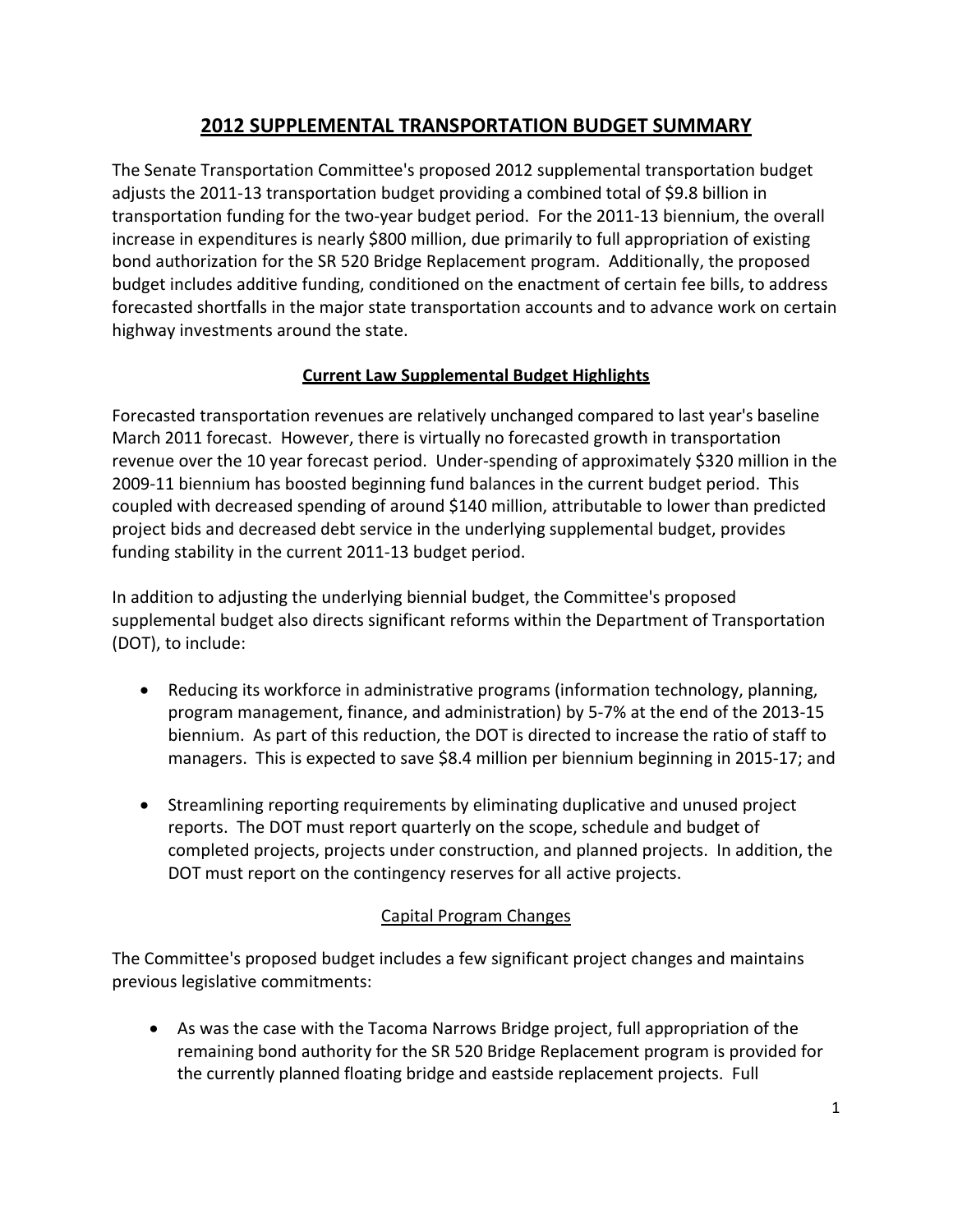appropriation authority allows the DOT and the Treasurer's office to better manage bond issuances and needed cash flow, thereby allowing access to more favorable financing terms through the federal Transportation Infrastructure Finance and Innovation Act (TIFIA) program. This lower borrowing rate in combination with federal grant funds allows an additional \$202 million to be allocated for construction of a new bridge over Portage Bay on the Westside connection of the SR 520 floating bridge. The additional funding brings the funded project total to \$2.6 billion.

- Priority to improving Snoqualmie Pass with the majority of construction, including the wildlife crossing, anticipated to be completed during the 2015‐17 biennium.
- Matches Oregon's commitment of \$85.2 million for preliminary engineering on the Columbia River Crossing. However, the DOT is directed to spend funds only when there is 5% parity between the total value of the funding expended between the two states.
- \$15 million in federal TIGER grant funds will allow new work in the Joint Base Lewis McChord area, on the Interstate 5/SR 510 to SR 512 ‐ Mobility Improvement project. Population and congestion growth in the Joint Base region has been dramatic in recent years. The performance of I‐5 through this area will be improved through the use of intelligent transportation system technologies, hard shoulder running techniques, and other improvements.
- Maintains the scope, schedule, and budget of investments on the SR 9 Corridor between Lake Stevens and Arlington.
- Provides \$15 million for a traffic management center in Seattle to support safety systems required for the SR 99 Deep Bore Tunnel operations.
- \$40 million is committed for preliminary design and right of way acquisition to replace the I‐405 intersection with SR 167.
- \$3.8 million is provided for completion of the water line hook-up at the Washington State Patrol's academy in Shelton. This is the final phase of a multiyear project that will provide the agency with potable water and allow them to decommission the limited capacity well that they are currently using.
- \$641,000 is provided for safety, security, and public outreach activities regarding the use of liquid natural gas powered vessels in the Washington state ferry fleet.
- Approves three new freight rail projects for low-interest loans from the state freight rail investment bank program (two in Tacoma and one at the Port of Longview.)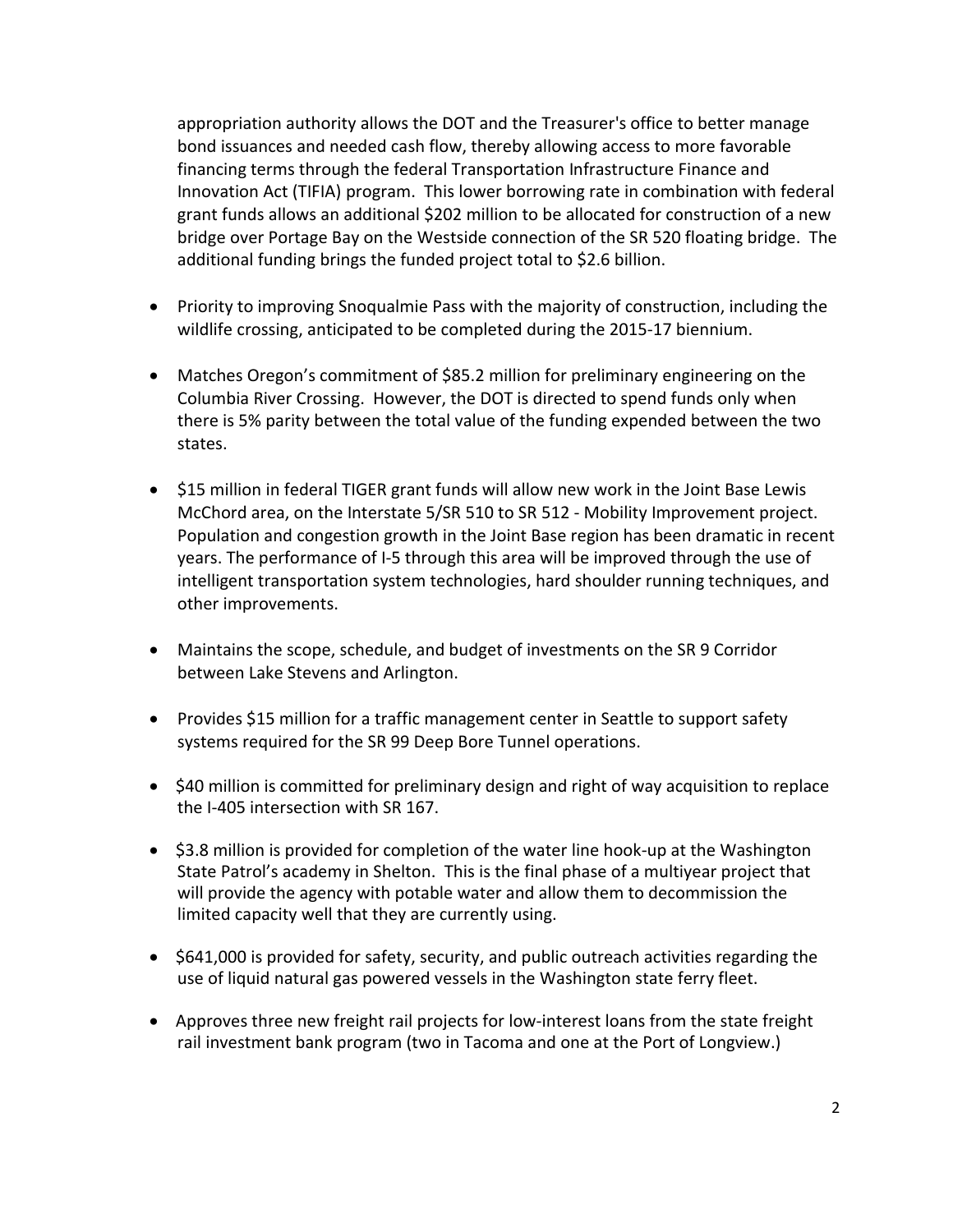■ Adds a new preservation project for the state-owned Palouse River & Coulee City (PCC) rail line that will fund preservation through revenue generated from PCC leases and the Grain Train Program.

### Operating Program Changes

The Committee's proposed budget decreases transportation operating programs overall by \$18 million, with most savings coming from reduced debt service and savings in general government costs.

The Committee's proposed budget includes the following notable policy increases:

- \$2.9 million in savings from ferry fuel hedging is applied toward any future increases in fuel costs. This policy reduces the likelihood of a fuel surcharge being added to ferry fares during the current biennium.
- $\bullet$  \$2.1 million for fuel cost increases experienced by the DOT and the Washington State Patrol (WSP).
- \$2.7 million to continue the Target Zero team enforcement in King, Pierce and Snohomish counties. This program targets full‐time, high visibility, DUI enforcement teams in areas and times of the day and night where detailed analysis has shown impaired‐driving‐related crashes are most likely to occur.
- \$820,000 of federal and state funds are provided to implement Engrossed Substitute Senate Bill 6150, which includes a facial recognition matching system to help the state combat identity fraud. The Department of Licensing (DOL) is directed to provide certain information to the public about the facial recognition system and report back to the Governor and the Legislature on the number of license fraud investigations initiated by DOL based on results from the system.
- $\bullet$  \$2.5 million investment in the first phase of an updated information technology system for the DOL.
- \$963,000 to implement the new limousine regulation program established by chapter 374, Laws of 2011.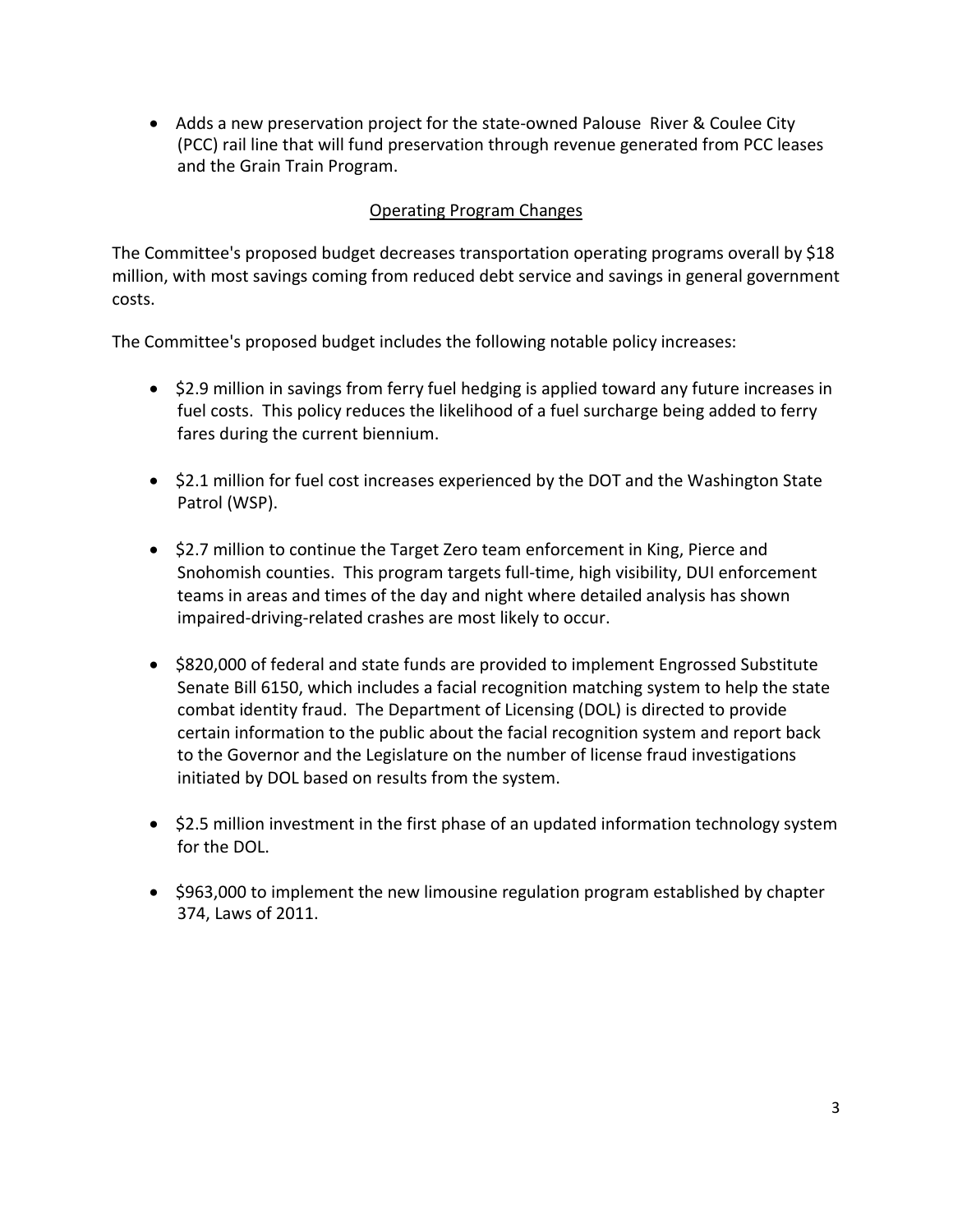#### **New Revenue and Expenditure Summary**

Future transportation revenues are expected to be flat or declining. At risk are Legislative commitments to pay debt service on the bonds issued to pay for projects authorized in 2003 and 2005, current levels of ferry service, maintenance and preservation of the highway system, funds used to support the WSP's efforts to keep our roadways functioning safely, as well as commitments to non‐highway modes and public transportation agencies throughout the state.

To address these upcoming shortfalls, three new revenue fee bills are proposed for transportation purposes: Engrossed Substitute Senate Bill 6150 (drivers' license technologies and fees), Engrossed Substitute Senate Bill 6455 (vehicle and dealer fees), and Second Substitute Senate Bill 5251 (electric vehicle fee). At full biennial implementation, the fee increases are expected to provide an estimated \$80 million annually to support continued operation of the state's transportation network.

For the current biennium, the new revenue is allocated as follows:

- \$130 million to fund a second 144-car capacity vessel. With this funding, shipyards could commence work in December 2012 with an expected in‐service start in January 2015.
- \$9 million for restoration of the WSP's auto theft program, to provide additional funding for compliance with the Federal Communications Commission's "narrowbanding" requirements related to upgrading radio systems, and for general agency operations.
- \$6 million is provided to the DOT to reduce the highway maintenance backlog and to meet urgent preservation needs on the state's roadways.
- \$3.5 million to support transit service. The funds are available to all public transit agencies in Washington and distributed based on current service hours, service miles and passenger trips provided.
- \$6 million for the purchase of fuel for ferry operations.
- \$3 million for the Transportation Improvement Board to meet urgent preservation and storm water needs at the local level.
- \$3 million for the County Road Administration Board for urgent preservation needs on county roads.
- \$2 million for additional Safe Routes to Schools projects.